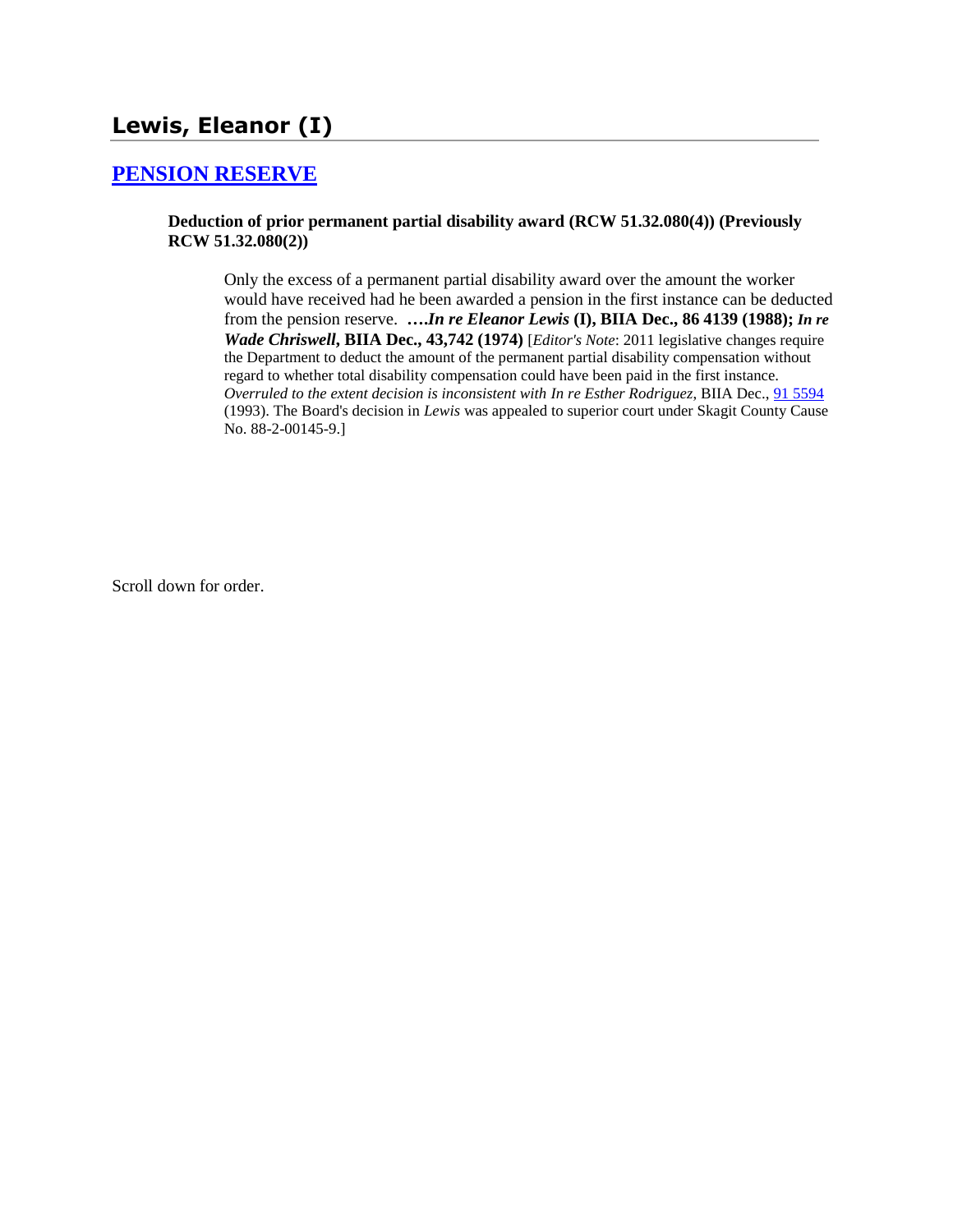### **BEFORE THE BOARD OF INDUSTRIAL INSURANCE APPEALS STATE OF WASHINGTON**

**)**

**IN RE: ELEANOR LEWIS ) DOCKET NO. 86 4139**

**CLAIM NO. H-614547 ) DECISION AND ORDER**

APPEARANCES:

Claimant, Eleanor Lewis, by McMullen, Reid, Reilly & Weyrich, per Patrick R. McMullen

Employer, Community Homewell, Inc., None

Department of Labor and Industries, by The Attorney General, per Stephen A. Eggerman, Assistant

This is an appeal filed by the claimant on November 12, 1986 from an order of the Department of Labor and Industries dated October 17, 1986 which adhered to the provisions of a prior order dated July 30, 1986 which reopened the claim effective February 13, 1982 and classified the claimant as a permanently totally disabled worker and placed her on the pension rolls effective that date. In addition, the order stated that \$24,113.49 which had been previously paid for permanent partial disability and/or interest was to be charged against the pension reserve and the monthly payments reduced accordingly. **REVERSED IN PART, AND REMANDED**.

## **DECISION**

Pursuant to RCW 51.52.104 and RCW 51.52.106, this matter is before the Board for review and decision on a timely Petition for Review filed by the Department of Labor and Industries to a Proposed Decision and Order issued on June 29, 1987 in which the order of the Department dated October 17, 1986 was reversed, and the claim remanded to the Department with direction to calculate claimant's pension benefits without any reduction and to either recoup any compensation it may have paid the claimant in excess of what she would have received had she been awarded a pension as of February 13, 1982 or for the Director, pursuant to RCW 51.32.240(3), to exercise his discretion to waive in whole or in part any such recoupment.

The Board has reviewed the evidentiary rulings in the record of proceedings and finds that no prejudicial error was committed and said rulings are hereby affirmed.

1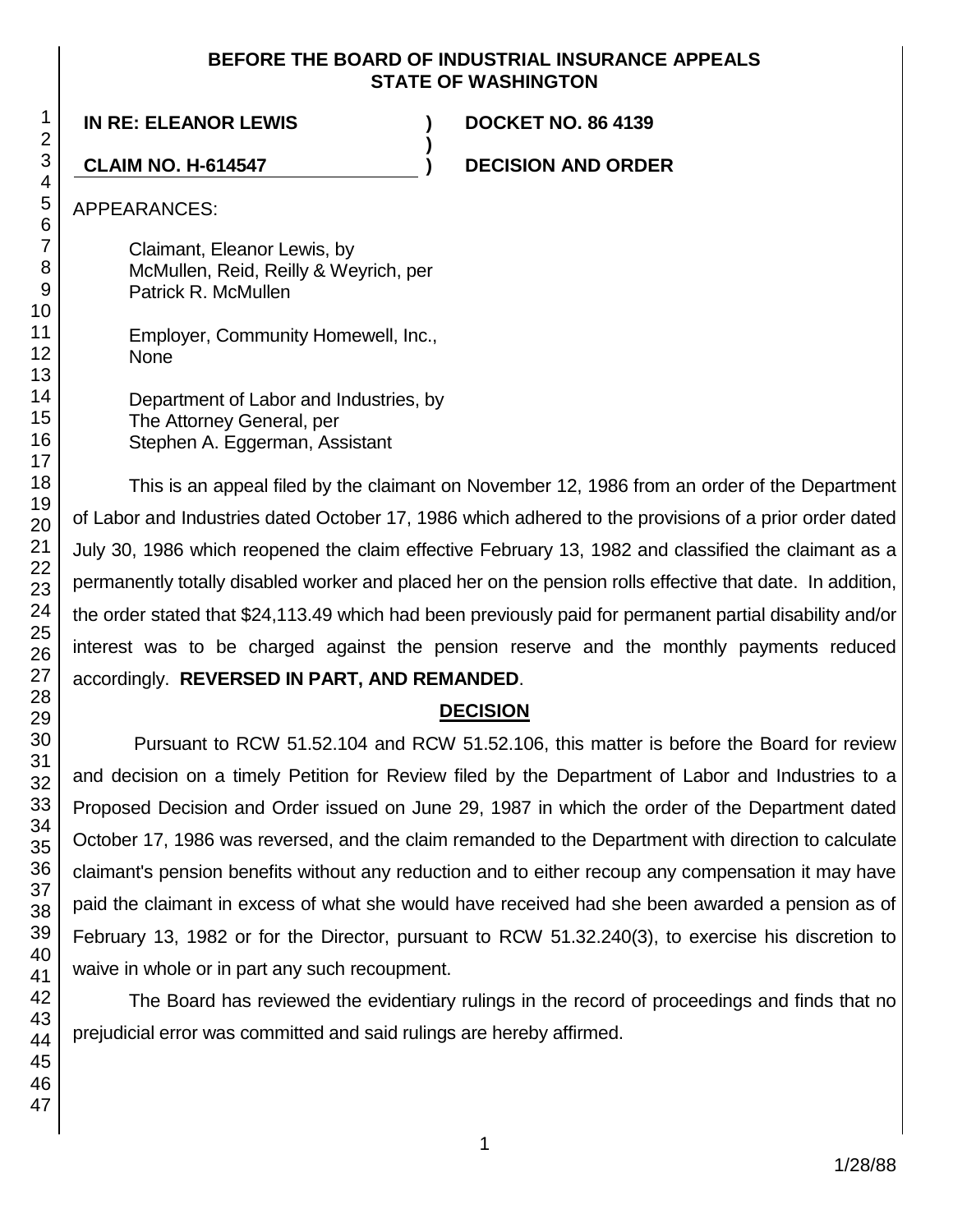47

1 2

At issue is the correctness of the Department's action of charging the sum of \$24,113.49, which had previously been paid the claimant pursuant to a permanent partial disability award, against her pension reserve.

On February 25, 1982, the Department issued an order closing this claim with a total award for permanent partial disability of \$22,950.00 to be dispersed in the form of an initial cash payment of \$3,038.48, and the balance of \$19,911.52 to be paid at the rate of \$358.51 per month, plus 6% interest per annum on the unpaid balance, pursuant to RCW 51.32.080(4). This order was timely protested by the claimant, and there followed a series of interactions involving both the Department and this Board. Ultimately, the Department's adjudication of permanent partial disability was reversed on appeal to this Board by an Order on Agreement of Parties dated July 18, 1986, which ordered the claimant to be classified as permanently totally disabled effective February 13, 1982. Pursuant to the Board's order, the Department issued an order on July 30, 1986, reclassifying the claimant as a permanently totally disabled worker, and placing her on the pension rolls effective February 13, 1982. The Department further ordered that the sum of \$24,113.49 (representing the total amount of money the claimant had received up to that time pursuant to the Department's prior permanent partial disability adjudication of February 25, 1982) be charged against the claimant's pension reserve, and her monthly pension payments reduced accordingly.

The situation at hand is squarely governed by the fourth proviso in RCW 51.32.080(2), which provides:

> "...That in case permanent partial disability compensation is followed by permanent total disability compensation, any portion of the permanent partial disability compensation which exceeds the amount that would have been paid the injured worker if total permanent disability had been paid in the first instance, shall be deducted from the pension reserve of such injured worker and his or her monthly compensation payments shall be reduced accordingly." (Emphasis supplied)

The record establishes that the last monthly permanent partial disability payment to the claimant was on June 6, 1986, and that as of that date she would have received a total of \$22,564.37 in permanent total disability payments had she been awarded a pension back in February, 1982, the date of "first instance", instead of a permanent partial disability award. As previously noted, the permanent partial disability compensation paid to the claimant, including interest, totaled \$24,113.49. Accordingly, applying the plain and unambiguous language of the statute, the "portion of the permanent partial disability compensation which exceeds the amount that would have been paid...if total permanent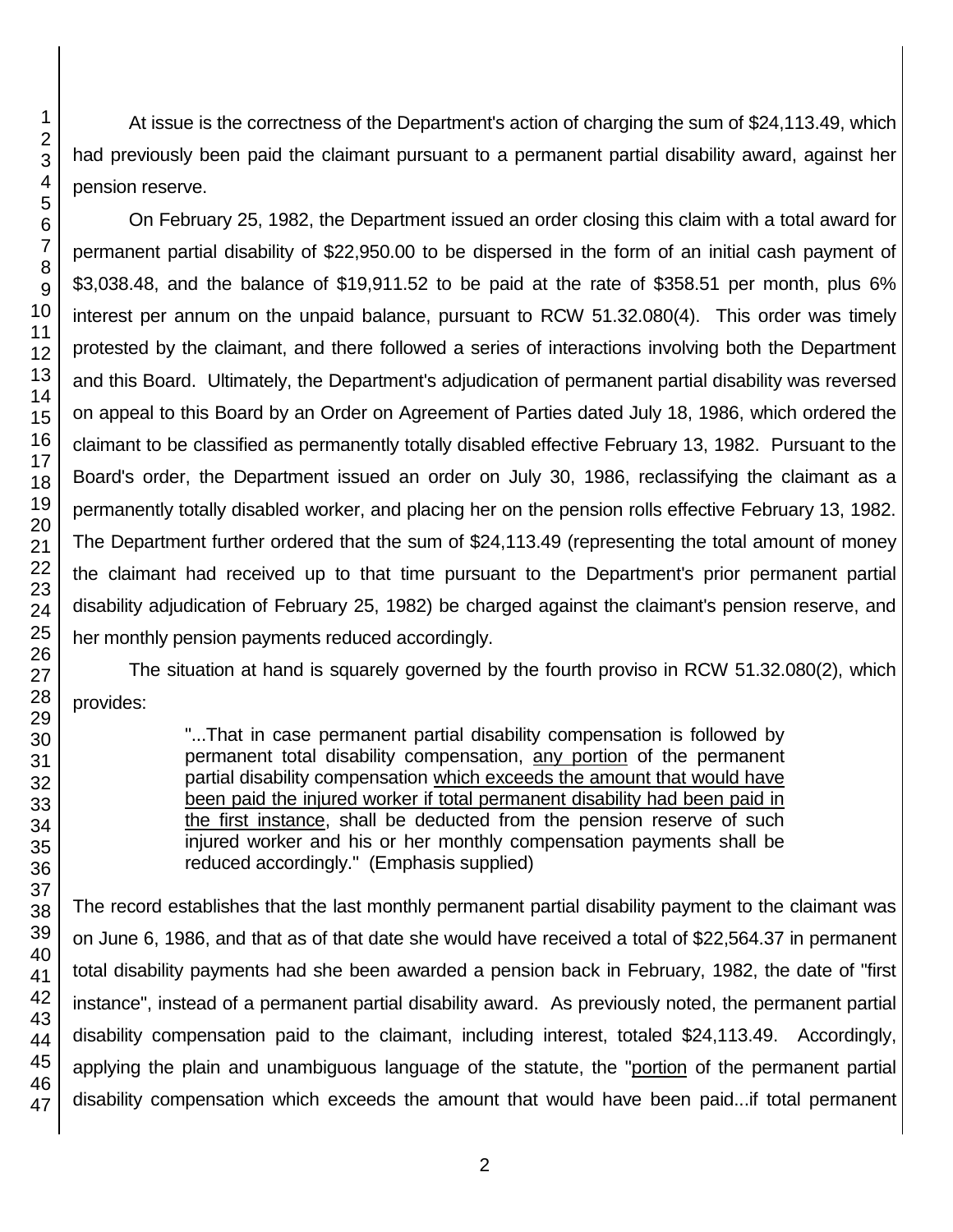disability had been paid in the first instance" amounts to \$1,549.12 in this case, and that sum therefore constitutes the charge which is to be properly deducted from the claimant's pension reserve for and on account of the prior permanent partial disability award.

The Department cites Trayle v. Department of Labor and Industries, 70 Wn.2d 141 (1967), in support of its charge of the entire permanent partial disability compensation against the pension reserve. The issue in Trayle was whether the enactment of RCW 51.32.070, establishing a minimum pension of \$125.00 per month for certain prior pensioners, superseded RCW 51.32.080(2), supra, so as to preclude a reduction in the pension of the claimant therein below \$125.00 per month because of a prior permanent partial disability award. The correctness of the amount of the actual charge made by the Department against the pension reserve because of the prior permanent partial disability award was not even at issue in Trayle. Accordingly, the Department's reliance upon Trayle is misplaced.

In sum, we hold that the correct charge against the claimant's pension reserve in this matter for and on account of the prior permanent partial disability award is \$1,549.12, and the pension reserve and the claimant's monthly compensation payments should be recalculated accordingly.

We wish to note some further matters which, although technically not in issue before us in this appeal, will enter into the Department's recalculations on remand. In August 1986, shortly following issuance of its order of July 30, 1986, the Department sent the claimant the sum of \$4,419.40, purportedly representing retroactive "pension benefits" for the period of February 13, 1982, to August 15, 1986. This sum represents an overpayment to the claimant, inasmuch as it is clear that for the period from February 13, 1982 through June 6, 1986, the claimant had already received what would have been full compensation under permanent total disability status, plus \$1,549.12 in excess. On the other hand, for the period from August 15, 1986 forward, the Department has been underpaying the claimant, by reason of its excessive charge against the pension reserve, and the consequent excessive reduction in claimant's monthly payments. These respective overpayments and underpayments must of course be readjusted in the Department's administrative recalculations. And finally, the amount of the pension reserve necessary to fund the claimant's pension payments, and from which the amount of \$1,549.12 should be deducted and claimant's monthly pension reduced accordingly, should be, it seems to us, calculated on annuity values for the claimant as of June 6, 1986.